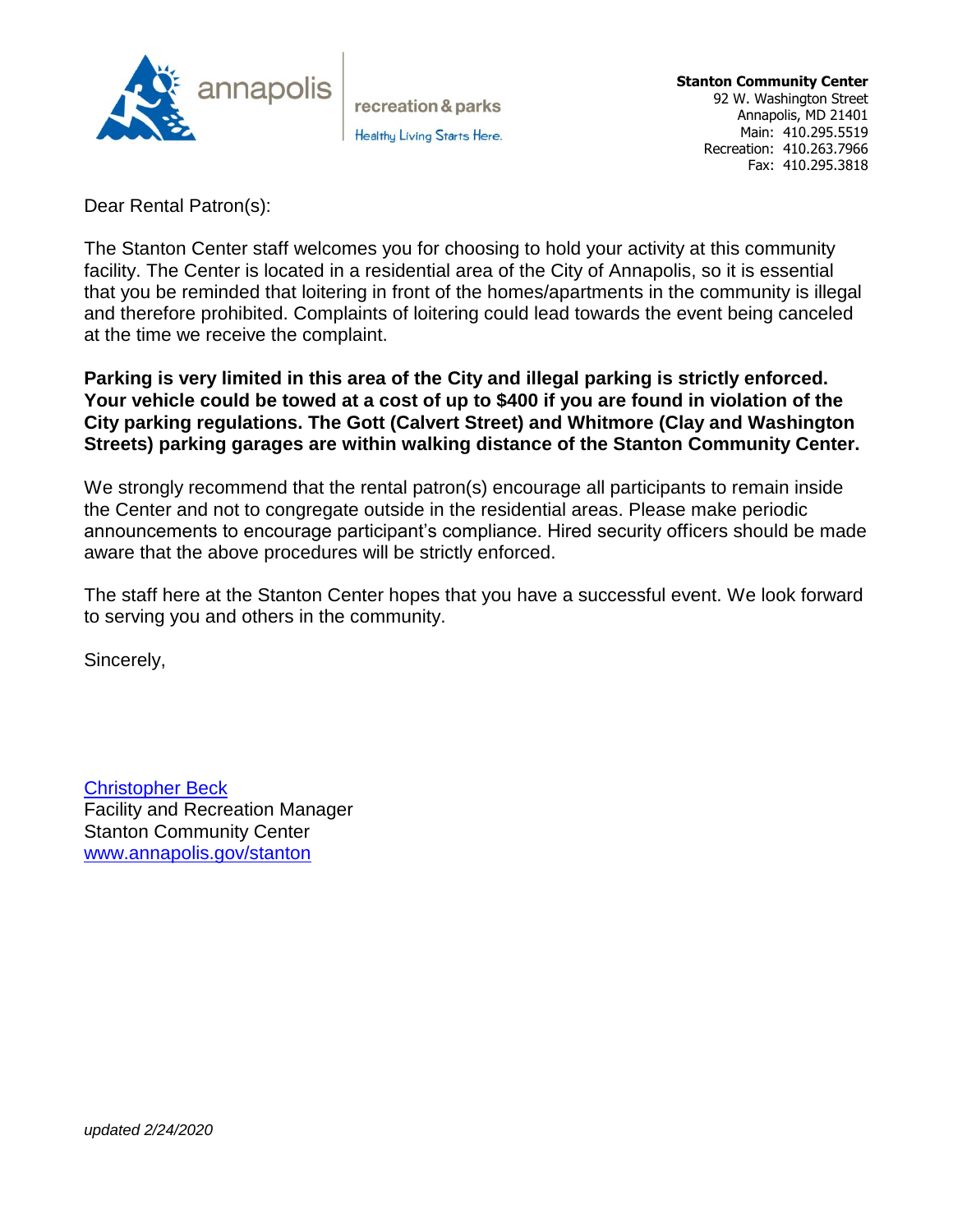# **STANTON COMMUNITY CENTER 92 WEST WASHINGTON STREET**

**410-295-5519** *current as of February 2020*



# **RENTAL PROGRAM POLICIES AND PROCEDURES**

**The City of Annapolis welcomes the opportunity to serve you as a rental patron at the Stanton Center. Please read these guidelines in their entirety for important information pertaining to rental use.**

**Hours of Operations: The Center is generally open for rental use from 9 a.m. to 9 p.m. daily. The Center is closed on scheduled holidays: New Years Day, Martin Luther King, Jr. Day, Presidents Day, Maryland Day, Good Friday, Independence Day, Thanksgiving Day, Veterans Day, Labor Day, Memorial Day and Christmas Day.** 

**A. POLICIES FOR RENTAL OF THE CENTER**

**Persons seeking** *information* **for rental of the Center can apply between the hours of 9 a.m. to 5 p.m., Monday through Friday. The Center is available to Annapolis residents, non-profit organizations, businesses and non-residents; upon appropriate approval by the Director of Recreation and Parks.**

 PLEASE UNDERSTAND THAT YOUR REQUEST IS NOT OFFICIALLY CONFIRMED OR BOOKED UNTIL FEES ARE PAID IN FULL. *You must be at least 21 years of age to sign a permit and the person signing the contract must be in attendance at the rental event.*

- 1. Facilities are available under a "private party" use arrangement. The applicant is responsible for group's actions, including any facility damages or losses.
- 2. Organizations may be required to provide proof of liability insurance naming the City as "Additional Insured" for the event.
- 3. Rental items may be stored on-site only during rental time. Item delivery or storage before or following an event requires prior approval by the Facility Supervisor. The City is not responsible for any items arriving prior to, or remaining after rental period.
- 4. The City is not responsible for rental or personal property while group is using the facility.
- 5. Guests must follow established rules and regulations of the facility. Violations or misrepresentation of use may be cause for immediate rental forfeiture.
- 6. Room rental does not give guests building privileges in any other area.
- 7. Renter will be responsible for any and all damages incurred to the facility and/or contents there resulting from their usage.
- 8. Contract representative renting facility must be present during entire rental period.
- 9. Use will be restricted to the terms of the application including area reserved, time of entry and departure, intended activity, etc.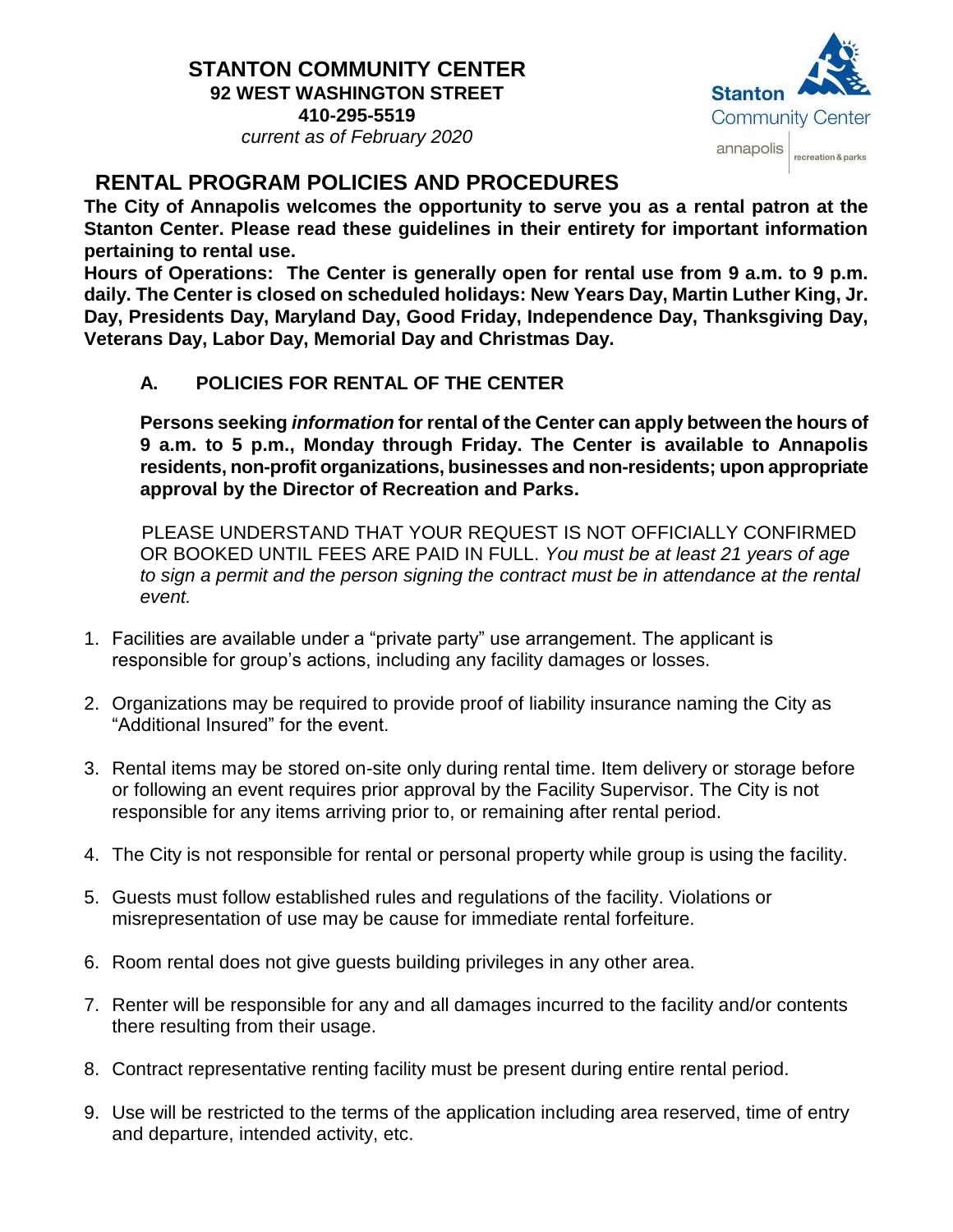- 10.Conduct will not violate local, state, or federal ordinances or laws and will at all times be conducted in a mature and responsible manner.
- 11.Rentals may not infringe on the use of other facility areas facility by separate public or private groups.
- 12.Facility staff will perform their regular assigned duties. They are not available for group supervision.
- 13.Adult supervision is required for all youths at a 1:10 ratio. Youth events may require additional security provided by the rental patron.
- 14.Accidents occurring on City property must be reported immediately to facility supervisor on duty.
- 15.Profanity is not permitted.
- 16.Only music suitable for a public facility will be permitted. Volume is subject to control by the City laws and regulations.
- 17.Appropriate apparel must be worn in accordance with the facility area being used. Shirt and shoes are required at all times.
- 18.Renter agrees to indemnify and hold harmless the City of Annapolis, its officials, and employees from any claim or cause of action brought by renter, his agents, employees or guests arising from the use of the facility.
- 19.No pets allowed inside the building (exception: service animals for the disabled)
- 20.No outside tables/chairs (without prior authorization by Facility Supervisor)
- 23. No bounce houses or moon bounces are allowed.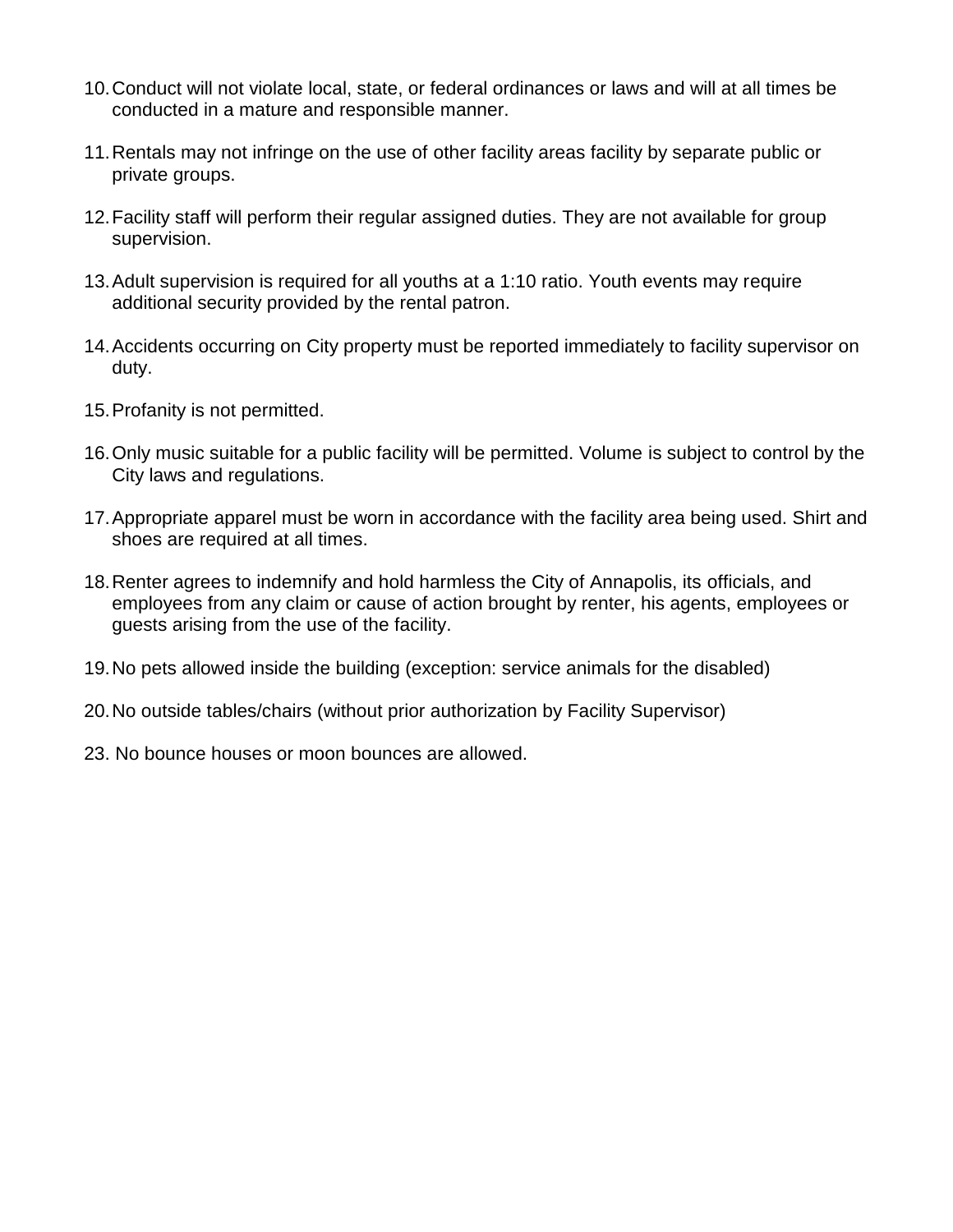## **B. FACILITY USE PERMITS**

**All individuals or groups wishing to use the Center must make application by completing a Facility Use Permit. This is a permit, not a binding contract to rent the building. Permits are available at the Center and can be mailed or faxed. You must be at least 21 years of age to sign a contract, and the person signing the permit must be in attendance at the rental event.**

**All rentals are on a first-come, first-serve basis.**

### **C. MINIMUM RENTAL TIME FOR FRIDAY AND SATURDAY NIGHTS**

**On Friday and Saturday evenings, there is a minimum rental time of four hours starting at 5 p.m. This policy is for groups or individuals requesting rental of the activity rooms**

| <b>Initials</b> | D.        | <b>FEES</b>          |           |           | <b>City Resident County Resident Non-County Resident</b> |
|-----------------|-----------|----------------------|-----------|-----------|----------------------------------------------------------|
|                 | $\bullet$ | Gvm                  | \$50/hour | \$60/hour | \$70/hour                                                |
|                 | $\bullet$ | <b>Kitchen</b>       | \$30/hour | \$35/hour | \$40/hour                                                |
|                 | $\bullet$ | <b>Meeting Space</b> | \$25/hour | \$30/hour | \$35/hour                                                |

**If you are a nonprofit organization, a tax exemption certificate is required. The Center's normal business hours are 8:30 a.m. to 4:30 p.m., Monday through Friday. Non-profit groups can meet during the hours of 8:30 a.m. to 8:00 p.m., with no rental fee charged. However, groups meeting after business hours will be charged the appropriate fee. Under** *NO* **circumstances will this facility be rented to applicants for** *self-profit***.**

### **E. USER (S) RESPONSIBILITIES**

**Rental patrons are required by the Stanton Center to leave their rented rooms(s) in the same condition in which it was found. Groups should anticipate the amount of time necessary for set-up and cleanup, and include this time in the rental request**. **For example, a customer would need** *1 hourfor set-up before the event***, and** *1 hour for cleanup after the event***. The setup and cleanup time will be included in the total cost of the rental**. Delivery of catering **items and other assorted items such as rented equipment on any day and time other than those specified in the Facility Use Permit,** *is not authorized***. Similarly**, **pickup of rental items or other equipment must be done within the time of the Facility Use Permit unless prior written approval is agreed upon.**

**Rental patrons are responsible to: Decorate table tops. A Center staff person will bring the requested number of tables, chairs and other equipment, and set**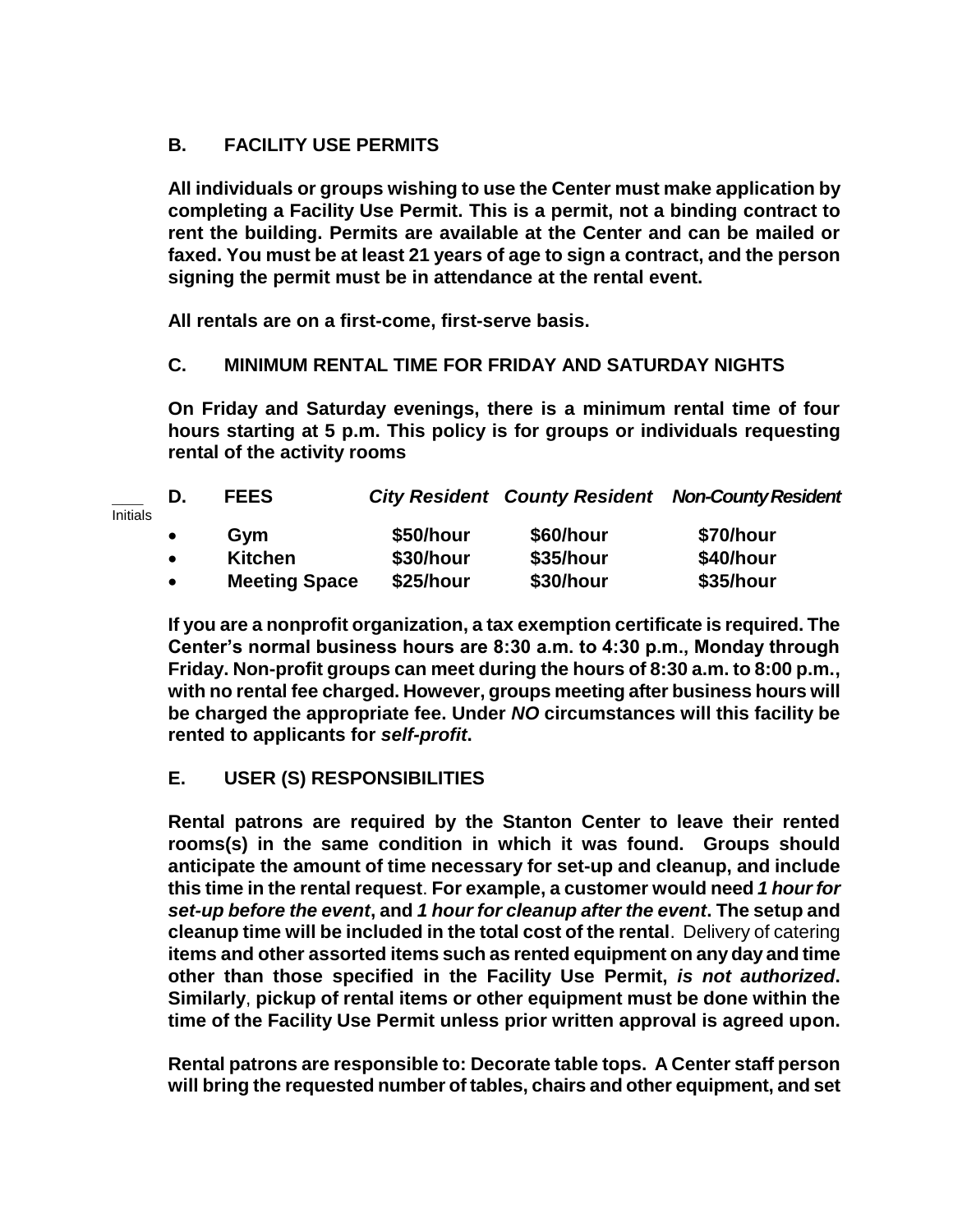**the items in place**.

**At the conclusion of the event, users must clean off tables and chairs, i.e., remove all food products, paper products, etc. The user (s) will also sweep the floors and the trash must also be bagged and left in the gym or meeting room. Abide by the information in the rental packet that identifies maximum number of persons per room.**

**Under no circumstances will the user (s) lift or set/break down the tables.**

**Failure to adhere to any or all of the above policies may result in the rental group being asked to leave the facility and lost of future renting privileges.**

### **\_\_\_ F. REVOKING OF PERMITS, REFUSAL OF FUTURE RENTAL**

Initials

**The Facility Manager reserves the right to revoke a user's permit and/or refuse rental for any or all of the following:**

- **1. Failure to pay rental fee at least 15 days prior to event.**
- **2. Rental patrons are not conducting an event in an orderly manner.**
- **3. Damage is done to the Center.**
- **4. The rental patrons repeatedly do not adhere to users responsibilities.**
- **5. If the Facility Manager feels that a group event is detrimental to the well being of the Center staff or patrons or community.**
- **6. Violent acts such as fighting in the Center.**

### **G. TABLE/CHAIRS**

**If the number of tables and chairs exceeds the number of people in attendance at the event, the user will be informed by the administrative office that they are responsible to provide the additional tables and chairs. The user will also be responsible for the removal of the items, as soon as possible, after the event is over.**

### **\_\_\_ H. PAYMENT**

Initials

**Total amount of rental fees are due at time of contract. Payment can be made by personal check, money order, cash, certified check or Visa, MasterCard or American Express. A \$35 collection fee will be assessed for any check returned by the bank. If your check remains unpaid after 30 days notice, you may be prosecuted in District Court under the Maryland Criminal Code, Article 27, and Section 140-144.**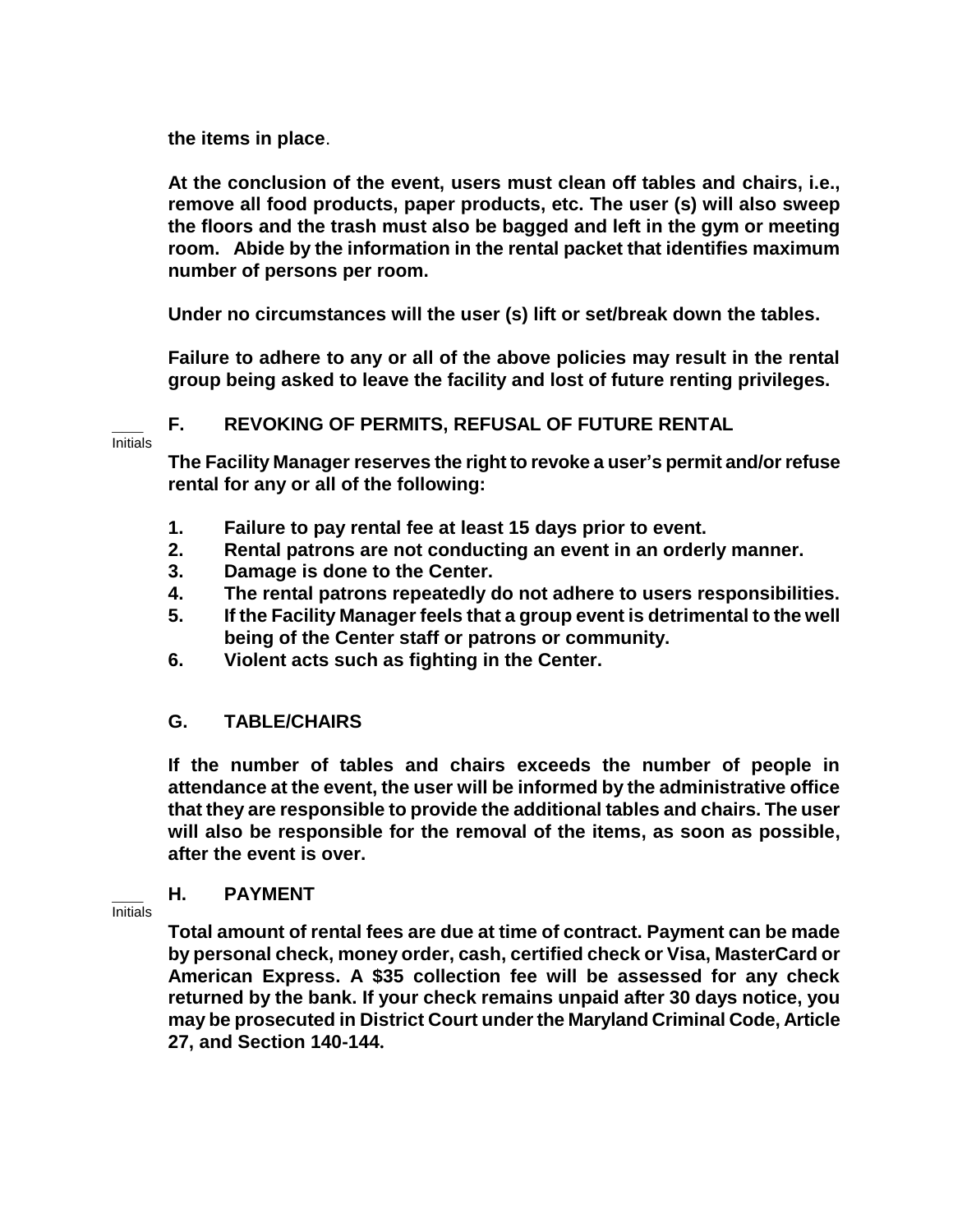### **I. CANCELLATIONS**

**In the event the rental patron wishes to cancel, 14 days advanced notice must be given to the Administrative office** *in writing***.**

#### **\_\_\_ J. ALCOHOLIC BEVERAGES (45 day lead time needed)** Initials

**The rental patron must submit an application for a one-day liquor license to the Stanton Community Center 45 days before the event. Stanton staff then sends the application to the Alcohol Control Board who will contact the renter on the first Wednesday of the month.** *Any parties serving alcohol, renters and their guest, must be 21 years of age or older.* **Security officers must be present at all events where alcoholic beverages are served. Security officers must be provided by the renter.**

**The serving and consumption of alcoholic beverages must stop at 12:00 Midnight.**

### **K. SMOKING**

**In accordance with City of Annapolis Ordinance No. 0-13-90, no smoking will be allowed in the Center.**

### Initials

**\_\_\_ L. YOUTH EVENTS (Birthday parties, graduation parties, etc.)**

**Special permission must be granted by the Facility Manager to hold youth events at the Center for patrons under the age of 21. The application and rental contract must be completed and signed by an adult age 21 or over for youth events involving minors under the age of 18. Chaperones must be present at the start of, and throughout the duration of the event. Events for youth** *under the age of 21 years* **old will end at** *10 p.m.***, and qualified security must be in place at the event. Moreover, high school graduation parties will end at** *8 p.m.* **All youth events must be invitational, and a list will be provided to the Facility Manager and the security company prior to the event. It is the responsibility of the rental patron to make an announcement at the start of the event, as well as at the close of the event, that no loitering will be permitted on city property, outside of the building or in the neighboring community. Chaperones are responsible for ensuring that once attendees arrive for the event, they do not leave and re-enter the Center, unless accompanied by a Chaperone.**

### **\_\_\_ M. SECURITY PERSONNEL**

Initials

**Security personnel are required for all events at the Center where alcoholic beverages will be served or at the request of management. It is the rental patron's responsibility to obtain security to monitor the event. It is required that one officer be stationed at the front desk, and another shall check identification card for age 21 compliancy. The number of security officers should be sufficient to cover the people attending the event, which will be determined by the security company you select. Verification of the security company covering this event, including the point of contact and telephone**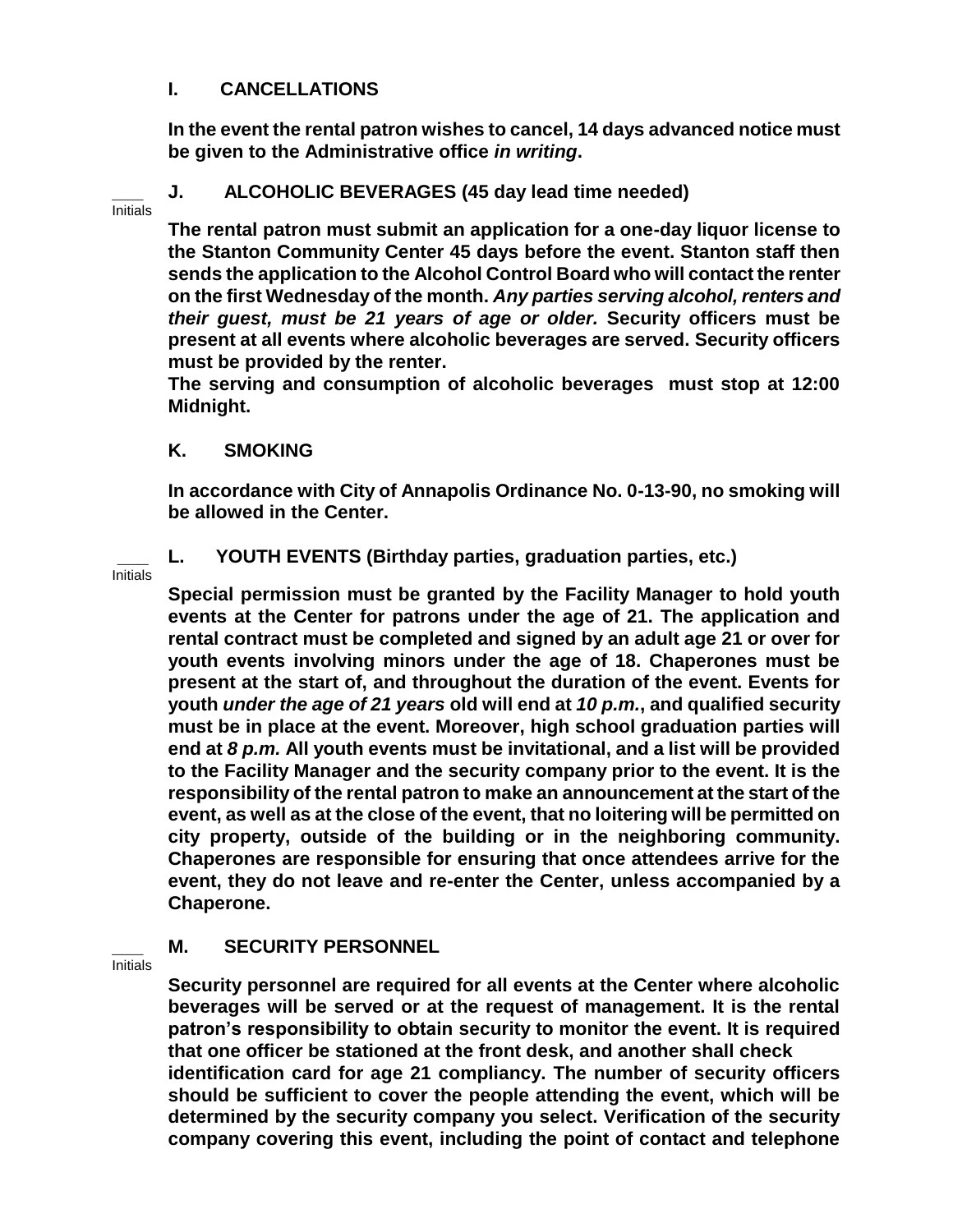**number, must accompany this application.**

*If security officers are not present at the time of the event, the event will be CANCELED.*

### **\_\_\_ N. CHARGES FOR ADMISSION**

Initials

**Admission or cover charges for rental events are prohibited, unless prior written approval is granted or proof of 501C-3 Non-Profit status is provided.**

## **O. DECORATIONS AND CARE OF EQUIPMENT**

**No thumbtacks, tape, candles or non-fire proof decorations are allowed. This includes live or cut holiday trees. Special equipment requirements should be approved in writing prior to the rental event. Tampering with the thermostats or light fixtures, or any other Center equipment or furnishing is prohibited. The throwing of rice, bird seed, confetti and MOON BOUNCES are strictly prohibited at the Center. Balloons will be retrieved after the event is over.**

### **\_\_\_ P. CHARGES FOR DAMAGES**

Initials

**Rooms will be inspected by Center staff before and after use. The rental patron shall sign and verify the inspection sheet and be responsible monetarily for any damages or problems noted on the inspection sheet.** 

## **Q. FOOD AND BEVERAGES**

**The Center has a professional kitchen for use by a certified caterer or chef only. Food and beverages are permitted in designated rooms. The Center does have refrigeration and warming facilities for rental patrons. Caterers will be given the authorization to cook in the kitchen, but they must contact the Anne Arundel County Health Department for the proper temporary food license. Please remember, that clean up associated with food and beverages is the responsibility of the rental patrons**

### **\_\_\_ R. MUSIC, SIGNAGE AND MISCELLANEOUS**

Initials

 **Use Permit as part of the event description. Undesirable entertainment is prohibited. Volume of music must be kept at a level that will not interfere with other patrons of the Center, and/or the community. The Center will provide a sign identifying rental patrons for each room in the facility. Additional signage may be displayed by rental patrons providing that such signage does not interfere with other uses at the Center. Any Signage or flyers that the rental patron wishes to publicly display, either at the Center or throughout the community, must be reviewed and approved by the Facility Manager prior to distribution. If full compliance is not realized, the rental patron's contract will be immediately rescinded, and the event canceled.**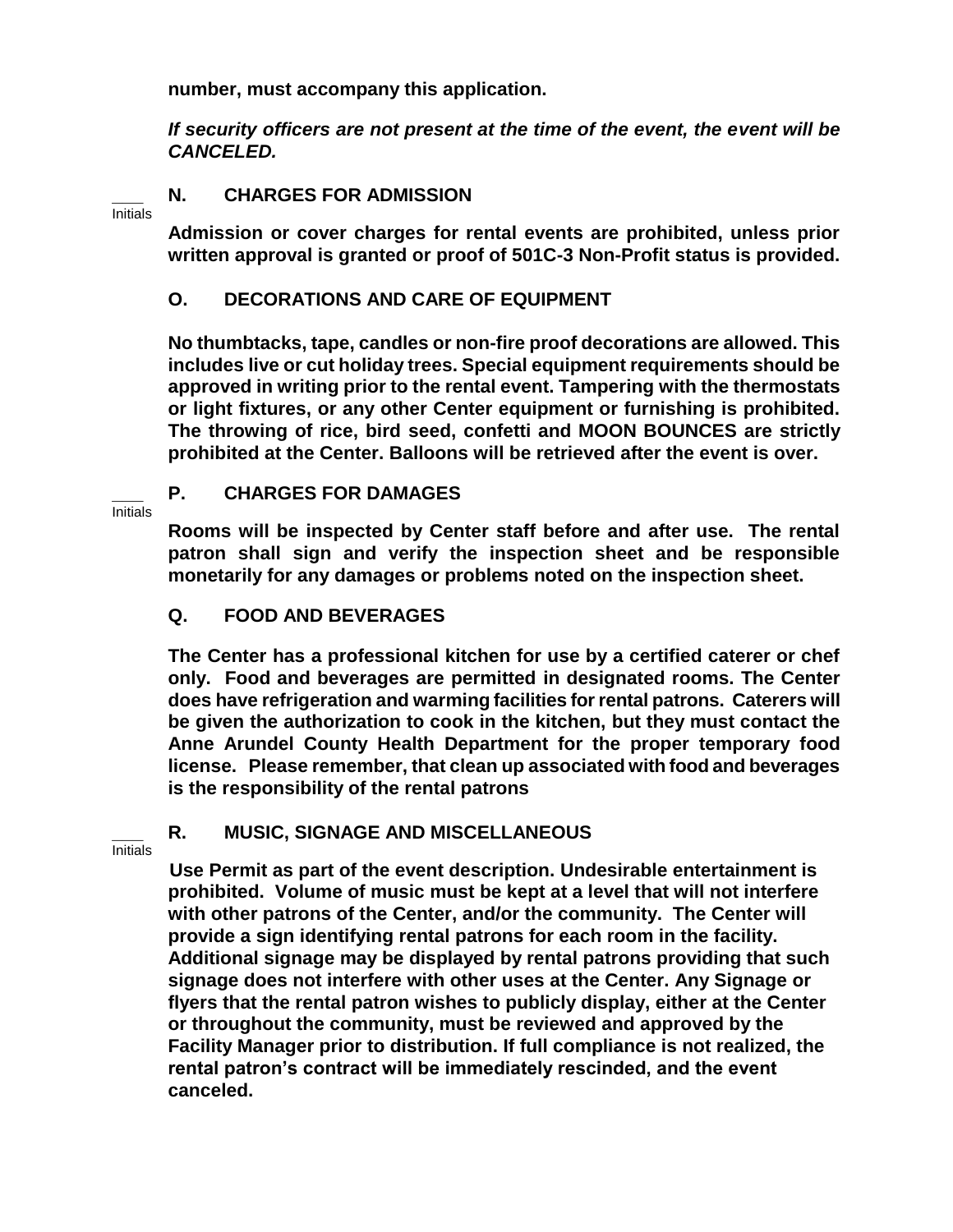## **\_\_\_ S. PARKING**

Initials

**Parking on private lots and illegal residential parking is not allowed. Patrons or guests can be fined and/or towed at their expense, which could exceed \$400. The Stanton Center, and the City of Annapolis Recreation and Parks will**  *NOT* **be held financially liable should this occur. Parking is very limited in the area. There is a parking garage at Clay and Washington Streets for \$2 all day on Saturday and Sunday and after 5:30 p.m. Monday through Friday.**

### **\_\_\_ T. LIABILITY INSURANCE**

**Initials** 

**The City of Annapolis and the Stanton Center are not responsible for any accidents or injuries to rental patrons and guests resulting from the rental. As such, each rental patron is responsible for securing the proper Liability Insurance. The insurance will be in the form of a** *Certificate of Insurance, naming the City of Annapolis as "additionally insured" on the policy.* **The City of Annapolis and the Stanton Center will not be held responsible for the loss of any items by guests during the event.**

**Capacity of the Gym Banquet: 225 Meeting: 300**

**Capacity of Multi-Purpose Room Chair seating: 20**

**Capacity of 1st Floor Conference Room Chair seating: 40**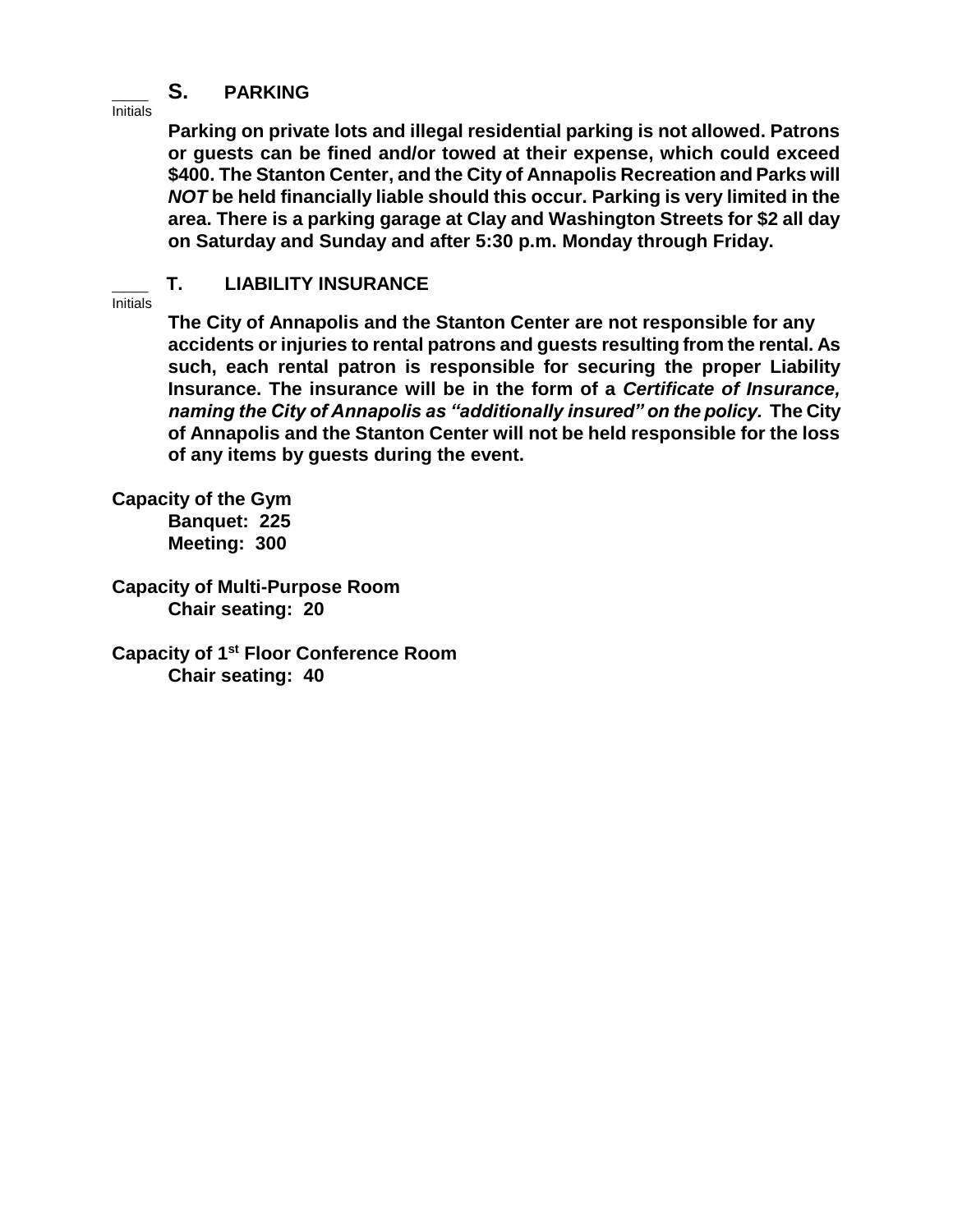- *• Stove – Ovens* Stoves and ovens must be wiped cleaned at the end of usage
- *• Steamer* Must have special permission from the Administration to use the Steamer. If granted, the steamer must be wiped out at the end of usage.
- *• Refrigerator* All food products must be removed and refrigerator must be wiped out at the end of event
- *• Floors* Floor area must be wiped cleaned during and after event for safety reasons

*• Sinks* Must be cleaned of any material or food product at the end of usage.

### **THIS IS A CITY OWNED BUILDING AND IS SUBJECT TO INSPECTION BY THE HEALTH DEPARTMENT, SO MAKE SURE ALL UTENSILS USED ARE CLEANED AND PERSONNEL MUST BE DRESSED IN COMPLIANCE WITH CITY HEALTH CODES.**

You are responsible for the following supplies:

 Dish Cloths Kitchen Utensils Pots/Pans, Etc.

**Emergency Contact at the Stanton Center is [Christopher Beck.](mailto:cmbeck@annapolis.gov?subject=Stanton%20rental%20inquiry) He can be reached at 443.942.1131.**